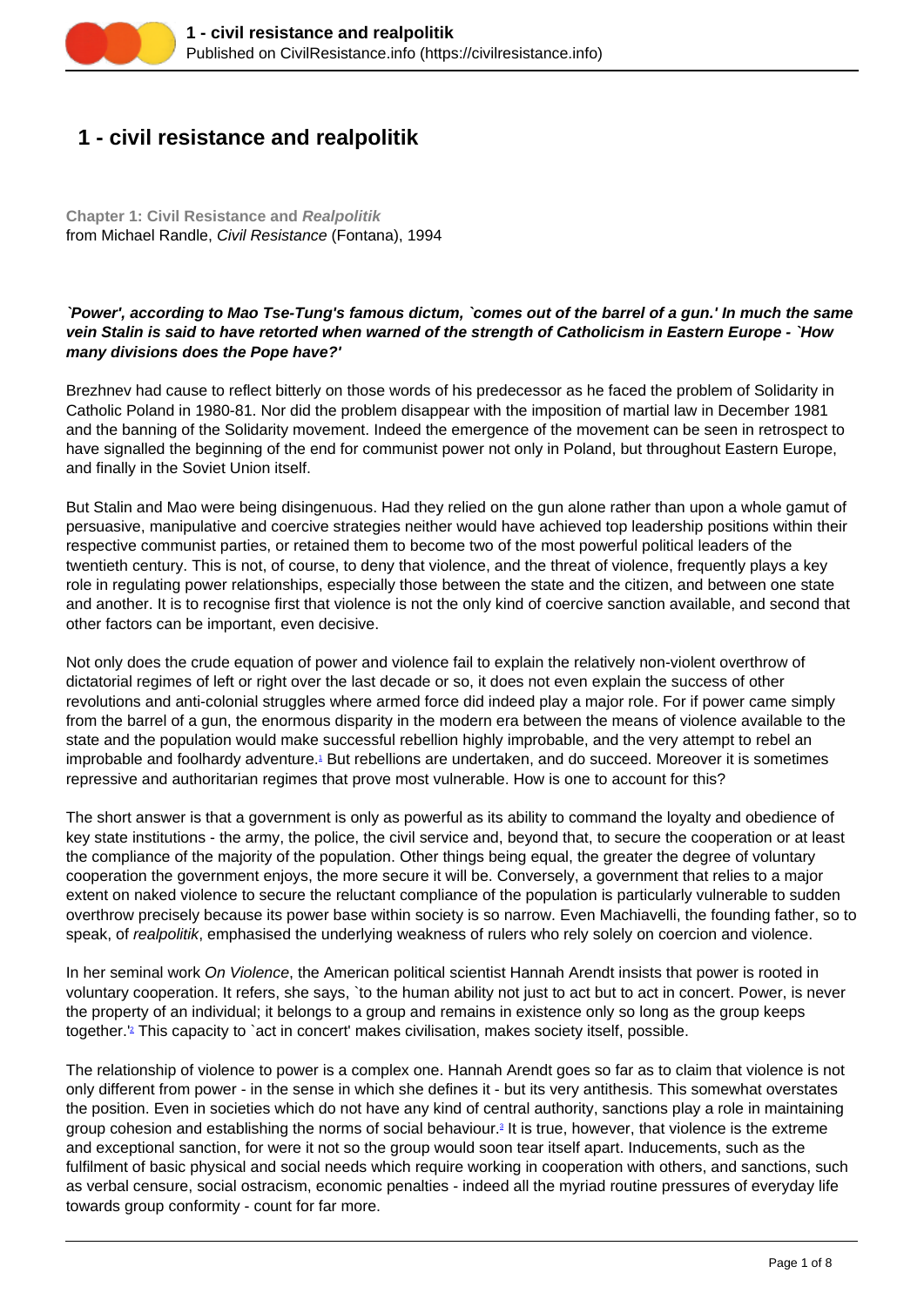

But if the ultimate source of power is the group acting in concert, the institutions which coordinate and direct group activity can place enormous power in an executive or leadership structure. This is true even of many institutions within civil society, such as trade unions, political parties, Churches. It is true in a special sense of governments, which have the coercive institutions of the modern state at their disposal, and access to human and material resources unrivalled by any other corporate body. Governments, corporations, classes, individual leaders within movements and institutions, are powerful in so far as they command the loyalty of large numbers of people and can induce them to act in concert for a given end. The base of power lies within society, but it is the individuals and organisations who have the capacity to wield that power which we normally think of as powerful.

Power may be invested in a leadership in a purely voluntary way, as for instance when an individual is chosen to speak and act in a certain way on behalf, say, of a trade union branch or political movement. The lines of power in such a case are open and transparent. But power may also take the form of *domination*, that is to say *power over* others. Probably all governments to some degree, and dictatorial governments in the extreme, exercise power in this sense. It is a common feature too of hierarchical institutions within society, from the corporate firm to the patriarchal family. Manipulation and sanctions of various kinds are by definition associated with domination. Nevertheless, even the most arbitrary government requires a minimum of group loyalty to maintain its position and ensure that its commands are enforced.

In exercising control over state institutions, and over society as a whole, governments rely not only on sanctions on the one hand and the freely given cooperation of their committed adherents on the other, but on another key element in power relationships - *authority*. Authority denotes the capacity to command obedience to orders, or the acceptance of one's judgement, not because of the threat of sanctions but because of position or status. The cultural norms and traditions of a society determine, at least partially, where authority resides and how absolute it is. Governmental authority depends critically on the strength of its claim to *legitimacy* in the eyes of the population, and its assumed right to command obedience within the limits of a given constitutional or traditional framework. In a parliamentary system, the government claims its legitimacy from the outcome of an election. It may nonetheless forfeit that legitimacy if it is regarded as having defaulted on its responsibilities, or if it acts outside the rules of the constitution, or uses its power in ways that are widely considered as unacceptable.

Third parties can be an important prop - or conversely a significant threat - to the power of governments or other groups. Thus a government depends to a greater or lesser extent not only on the cooperation of its own citizens but on that of other states with which it has diplomatic and trading relationships, and increasingly of other outside institutions and associations. Hence, in the case of a major confrontation with a section of its own population, a government is likely to expend a great deal of energy trying to convince the outside world of the legitimacy of its case. Its opponents, as resources permit, will attempt to do likewise. Similarly in disputes between groups within society, it will be important to both sides to enlist and retain public support.

Sensitivity to the reactions of Third Parties, and of its own power base, can act as a constraint on the use by a dictatorial government of extreme violence against its own subjects. This is one reason why publicity can be a lifeline for those seeking to challenge arbitrary power. Both internal and international pressure, for instance, contributed to the gradual undermining of the apartheid regime in South Africa and to General Pinochet's loss of authority in Chile. At the beginning of Pinochet's period of rule, after the coup d'état of 1973, he was able to round up and massacre hundreds of his political opponents, and to imprison and torture many more. By the time he was forced to resign his dictatorial powers, this was no longer a real option.

Dictators are often more aware than their critics of the fact that they cannot rule by violence and terror alone. This is demonstrated by the lengths they go to silence dissent and impose uniformity of thinking on the population through propaganda and indoctrination. Not that one should underestimate the effectiveness of a combination of verbal assault and the threat of dire punishment in repressing opposition. Ultimately, however, these methods breed cynicism and stagnation. The slogans will be faithfully repeated in public, but laughed at in the privacy of the home or the company of trusted friends. The stagnation of economic and cultural life, and endemic corruption in the administration, is frequently the outcome when a government relies primarily on violence and terror to maintain its position. Open defiance may be too costly, but there is no longer the will among the population to make things happen. There is a genuine dissipation of power in the sense defined by Arendt. One of the incentives for de-Stalinisation, following the death of the dictator, was probably the need to get the economy and society moving again. Unfortunately the reforms did not go far enough, and were ultimately halted and partially reversed when Brezhnev replaced Khrushchev as Soviet leader.

When disaffection is sufficiently widespread among the population, it is liable to spread to the army, the police, and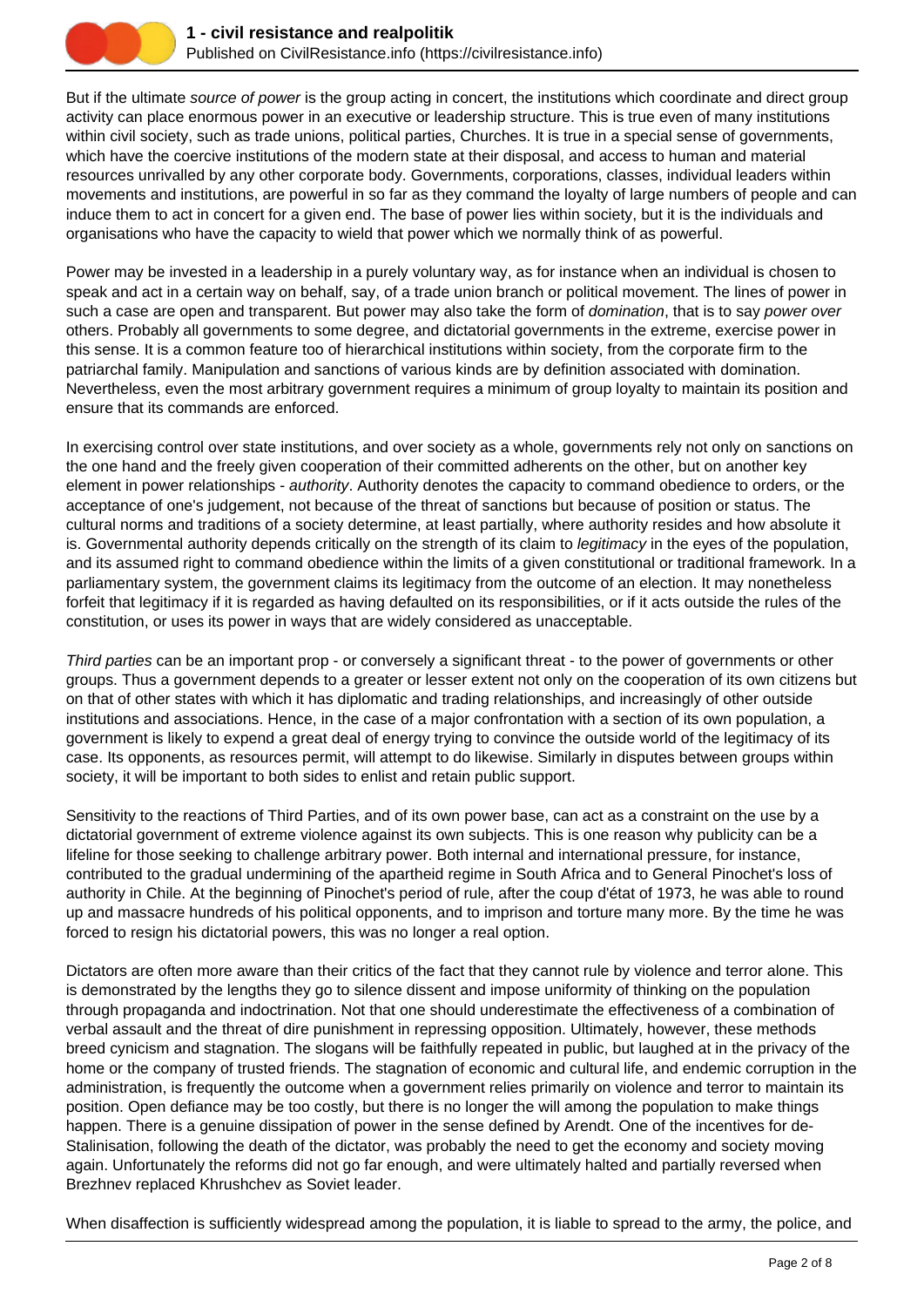

other public servants who can never be entirely immunised against the current of opinion and feeling in society as a whole. One then has a potentially revolutionary situation. The disparity between the means of violence available to the government and its opponents diminishes, and the balance of power may shift decisively in favour of the latter. In some instances a bloody revolution or civil war results. In others the old leadership is overthrown in a coup staged by disaffected officers who are more in tune with what is happening in society, and may wish to avoid largescale bloodshed, or perhaps to forestall a more thoroughgoing revolution. Sometimes the regime or polity under attack disintegrates altogether as its sources of power are removed. In still other instances, the government, realising the game is up, resigns and negotiates a peaceful transfer of power to its opponents. Disintegration and/or negotiated transfers of power occurred throughout most of Eastern Europe in 1989. Only in Romania was the change accompanied by organised violence when the Securitate forces loyal to the deposed dictator staged a bloody last-ditch stand against the Army. It is not a coincidence that the Securitate was manned primarily by former inmates of state orphanages whose contacts with the general population had been deliberately kept to a minimum.

Such a progression from dictatorship to democracy is not, of course, inevitable. It is not historically determined. Stalinism in its extreme form prevailed until the dictator's death, and was not finally eradicated until the collapse of communism in the Soviet Union in 1991. It took the death of Salazar in Portugal, and of Franco in Spain, to open up the way to parliamentary democracy in those two countries. Thus it is important not to overstate the `voluntarist' basis of state and government power. Under highly repressive regimes, the choice open to the individual in normal circumstances is a stark one: either comply (or at least go though the motions of complying) or face the loss of the means of livelihood, imprisonment, perhaps torture and death. The regime may be vulnerable to collective defiance, and may ultimately provoke it. But historically the erosion of dictatorial power to the point at which insurrection becomes a real possibility, and a significant threat, has frequently taken years or even decades. One of the major political challenges of our time is to develop methods and techniques whereby the citizen, ideally in cooperation with the international community, can more swiftly and effectively bring dictators to heel, and prevent coups d'état or slides to autocratic rule. Stated more generally, the task is to ensure that state power is brought and remains under democratic control. The further task beyond that is to develop an effective method of contention and resistance to empower groups, sections and classes within the community suffering disadvantage and discrimination.

Democratic constitutions are designed to control state power though a system of checks and balances. These characteristically involve the notional separation of executive, legislative and judicial functions, and the requirement to hold general elections at regular intervals. Often there is also a written constitution which sets out the functions of various branches of government and may include a Bill of Rights guaranteeing certain fundamental rights for all citizens. Where there is a written constitution, laws and directives can be challenged in the courts and declared void if they are judged to be in breach of the constitution.

These are important, but not sufficient, safeguards. They do not obviate the need for a further remedy in the hands of the population in the case of an abuse of power by the executive - or, of course, the violent overthrow of the constitution. Hitler, after all, came to power by constitutional means, proceeding thereafter by the use of street violence and state power to dismantle the democratic safeguards against dictatorial rule. The high-sounding declarations embodied in the constitutions of the Soviet Union and the `peoples democracies' in Eastern Europe did not prevent the horrors of Stalinism or the modified forms of autocracy which succeeded it. The framework of constitutional rule remained, but it was largely devoid of content.

Even in well-established parliamentary democracies, however, the power of the executive may be extended incrementally to the detriment of genuine democratic control. Already, with the advent of the modern party system, the notion of an independent legislature holding the executive in check is largely fictional in many Western countries. The independence of the judiciary, too, may be eroded in practice by the way judges are appointed and though various Establishment pressures. Thus the character of the Supreme Court in the United States was radically altered by the appointments made during the Reagan and Bush administrations. This resulted in a Supreme Court which reversed previous decisions that the use of the death penalty was unconstitutional, and in a spate of executions in the early 1990s. Similarly, during the Thatcher years in Britain, when Lord Hailsham was Lord Chancellor, the judiciary became markedly more conservative.

A government may also circumvent the law by misusing the intelligence and security services. It is now clear that both the CIA in the United States, and MI5 and MI6 in Britain have engaged at times in illegal and wholly indefensible activities against their own citizens and those of other states, sometimes on their own initiative, sometimes with the connivance, and under the direction, of government ministers. Finally, even a democratically elected government and parliament can introduce laws, or pass enactments, which discriminate against, and deny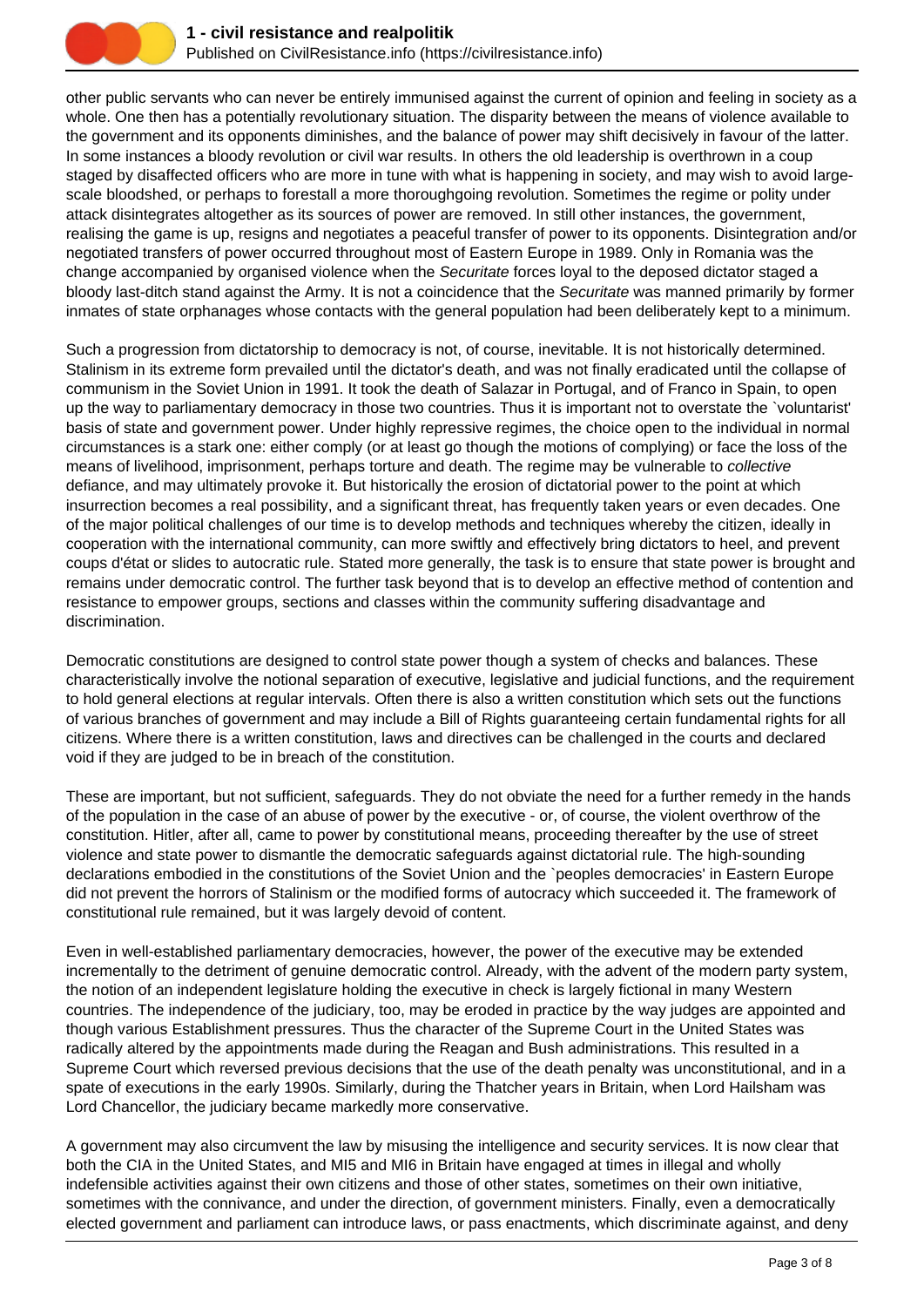

the fundamental rights of, individuals or whole sections of the community. Britain's discriminatory immigration laws are a case in point. The internment of `enemy aliens' in wartime is another example. Even more scandalous was the internment in the US of thousands of American citizens of Japanese origin during World War II.

The power of the state vis-à-vis the citizen has increased exponentially with the evolution since the nineteenth century of the modern state bureaucracy, making it all the more necessary to re-examine the adequacy of traditional safeguards against the abuse of state power. The modern state is a potentially dangerous instrument in any hands. In the hands of Hitler and Stalin, it enabled the construction of tyrannies without parallel in previous history.

In classical constitutional theory, the ultimate sanction of the citizens faced by a wholesale abuse of power is armed rebellion. As noted earlier, one of the serious problems with that solution is the disparity in the means of violence available to the state as against that at the disposal of its rebellious subjects. Only when the government is already seriously weakened and can no longer depend on its army and security services have the insurgents a realistic chance of succeeding.

Guerrilla warfare has been proposed, in such extreme circumstances, as a technique of armed struggle which could overcome the imbalance of military force between the two sides. It was a particularly favoured solution in some circles during the 1960s and 1970s following the successes of guerrilla warfare in a number of `Third World' countries - China, Cuba, Algeria, Vietnam, Zimbabwe. It has indeed significant points in common with the notion of civil resistance discussed in this book, notably in its emphasis on the importance of the political struggle and the need to undermine the opponent's power. Yet a prolonged guerrilla war can have dire consequences for a society, particularly perhaps in a highly urbanised society. In such a setting, where there is no clear battle line between the two protagonists, and where the urban guerrilla operates in effect in the disguise of civilian dress, severe repression by the state's forces is virtually inevitable. (There may even be an intention to provoke repression as a means of politicising the population.)

Urban guerrilla warfare is likely also to be deeply divisive. As the security forces increase their precautions against attack, the temptation is for the guerrilla to shift to the softer target of `collaborators' . But since large numbers of people are inevitably drawn into some degree of cooperation with the de facto authority, the front line comes to be drawn deeper and deeper within the community. At this stage, guerrilla warfare tends to become increasingly indiscriminate and to spill over into outright terrorism. That progression is indeed tragically apparent in the Provisional IRA campaign in Northern Ireland since 1970.

Finally, the expectation, or hope, that guerrilla warfare would have a decentralising effect politically in the postrevolutionary society has not been borne out in practice. Indeed, Gene Sharp has argued that it would have the opposite effect because of the centralising impetus of the military struggle,<sup>4</sup> especially in the latter stages of a guerrilla campaign when, according to the prescription of Mao, Guevara and other exponents, it takes on the character of full-scale conventional warfare. Centralisation, however, in the case of countries like China, Vietnam and Cuba, is also traceable to the political ideas of the revolutionaries.

**Civil resistance** is a method of collective political struggle based on the insight that governments depend in the last analysis on the cooperation, or at least the compliance, of the majority of the population, and the loyalty of the military, police and civil service. It is thus grounded in the realities of political power. It operates by mobilising the population to withdraw that consent, by seeking to undermine the opponents' sources of power, and by enlisting the support of third parties. Its methods range from protest and persuasion to social, economic and political noncooperation, and finally to non-violent intervention.<sup>5</sup> Demonstrations, vigils, the organising of petitions are some of the characteristic actions associated with protest and persuasion. Strikes, go-slows, boycotts, civil disobedience are among the methods of non-cooperation. And sit-ins, occupations and the creation of parallel institutions of government are among the methods of non-violent intervention.

Two important characteristics of civil resistance, as defined here, are that it is collective action, and that it avoids any systematic recourse to violence. Thus it is differentiated from individual dissent on the one hand and forms of collective resistance involving military action on the other. This is not to imply that civil resistance requires the acceptance of a pacifist or non-violent ethic, but simply to distinguish it as a social phenomenon from armed insurrection, guerrilla warfare, or conventional war. Whether it is ever practicable or desirable to combine civil resistance with military and para-military action is a separate question which we will consider later.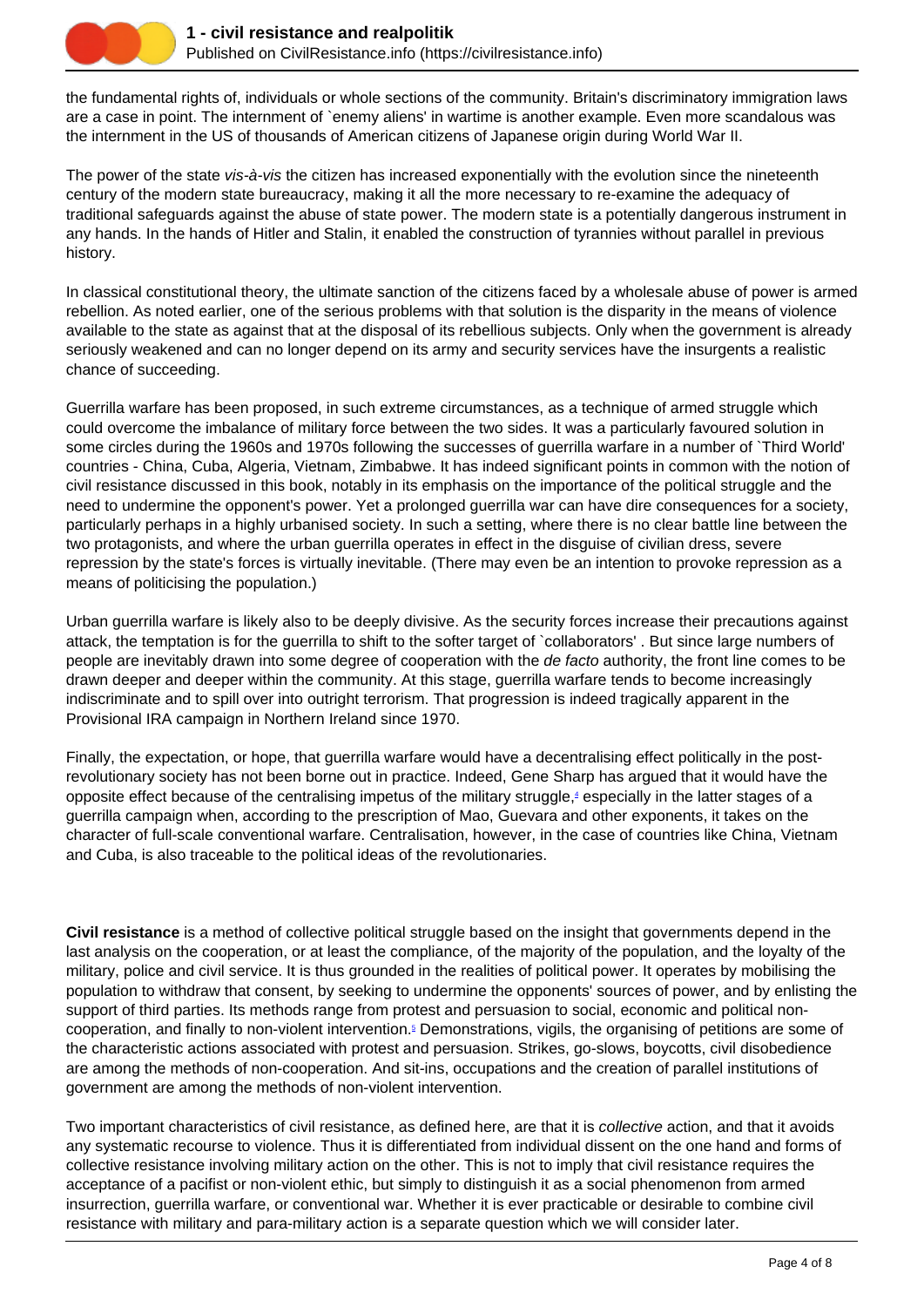

Civil resistance needs to be placed within the broader concept of non-violent action. The latter includes acts of individual resistance, such as conscientious objection; transnational initiatives, such as the non-violent direct action by Greenpeace to prevent nuclear tests in the Pacific, whale-hunting, or the dumping of toxic wastes; and the imposition of economic and diplomatic sanctions by individual states or organisations, such as the European Community or the United Nations. Evidently, civil resistance conducted inside a particular country may be combined with other forms of non-violent action. Indeed, assistance from third parties, in the form for instance of sanctions by international bodies, can be crucial to the success of the internal resistance.

The goals of civil resistance may be reformist, such as the removal of a particular injustice, or the amendment of a particular law. Gandhi's campaigns in South Africa on behalf of the Indian community, the suffragette campaign in Britain in the early years of this century, the civil rights movement in the United States in the 1950s and 1960s, and the anti-poll tax campaign in Britain in the early 1990s are examples of such reformist campaigns. Sometimes the methods of protest and persuasion - now the common currency of every democratic society - will be all that is necessary or appropriate in such campaigns. But more severe pressure may be necessary and legitimate. Moreover, apparently reformist demands may have much more sweeping political implications, for instance entailing the resignation of a government pledged to resist them.

The goals may be more encompassing and even revolutionary from the start. They may be aimed at the overthrow of a particular government or de facto authority, or the demise of a whole political and social system. The goals of the non-violent insurrections in Eastern Europe in 1989 were revolutionary in the sense that they sought systemic political and social change. Sometimes, however, even there, the initial demands were related to civil rights, or the protection of the environment, and escalated into a full-scale confrontation with the regime. It is a characteristic of regimes which outlaw any open expression of dissent that they rapidly lose their authority if they are successfully defied even over an issue that does not in itself directly challenge their right to govern.

The methods of civil resistance may be employed in confrontations between different interest groups within society. Many of the characteristic weapons of civil resistance, such as strikes and boycotts, were forged in the labour movement in the struggles with employers in the nineteenth century, or in struggles between landlord and tenant. Such disputes between different groups or sections of society may draw in the state authorities on one side and develop into full-scale political and social confrontations. The British General Strike of 1926 is an example of this.

This study focuses on civil resistance in specifically political contexts, and, within that, pays particular attention to confrontations aimed at ending dictatorial, arbitrary or foreign-imposed rule. The reason for this is firstly that cases in which the resistance confronts the full force of state power demonstrate most effectively its potential and limitations; and, secondly, that the problem of providing effective remedies against the extreme abuse of state power is a central political issue of our times. In a later chapter we will also be considering the notion of 'defence by civil resistance' or 'civilian defence' (also called variously `civilian-based defence', 'social defence', 'popular nonviolent defence') in which a state or society would prepare systematically for civil resistance as a substitute, in part or in whole, for military defence.

The actors, then, in the kind of civil resistance mainly considered here are the government - or some other official authority - on the one side, and a movement or organisation of civil society on the other. It can also, however, involve the the contention of rival claimants to state power, for instance where an existing legally appointed government coordinates resistance to an attempted coup or foreign occupation. Thus Yeltsin and the Russian Parliament acted as a centre for resistance against the anti-Gorbachev coup in the Soviet Union in August 1991. An even clearer case was the resistance to the attempted Kapp putsch against the Weimar Republic in Berlin in 1920, where the legitimate Ebert government withdrew first to Dresden, then to Stuttgart, and directed a successful campaign of total non-cooperation against the putsch.

In a confrontation between state authorities and a civilian-based movement, each side will seek to undermine the power base of the other. For, as noted earlier, power structures are not unique to governments and state institutions; they permeate every institution of civil society - the family, the trade union, peace, civil rights or environmental movements. The elements of such power within the institutions of civil society are not different in kind from those analysed earlier except that the sanction of violence may be absent altogether or mediated through the courts. Thus within, say, a civil rights campaign, the cohesion and commitment at the base is the original, the defining source of power. The power and authority of its leadership - whether formal or informal - will depend on the degree to which it is regarded as legitimate and/or effective. Its leverage may also be enhanced by the support of third parties. Indeed, in a confrontation with the state, success or failure may hinge on winning over initially neutral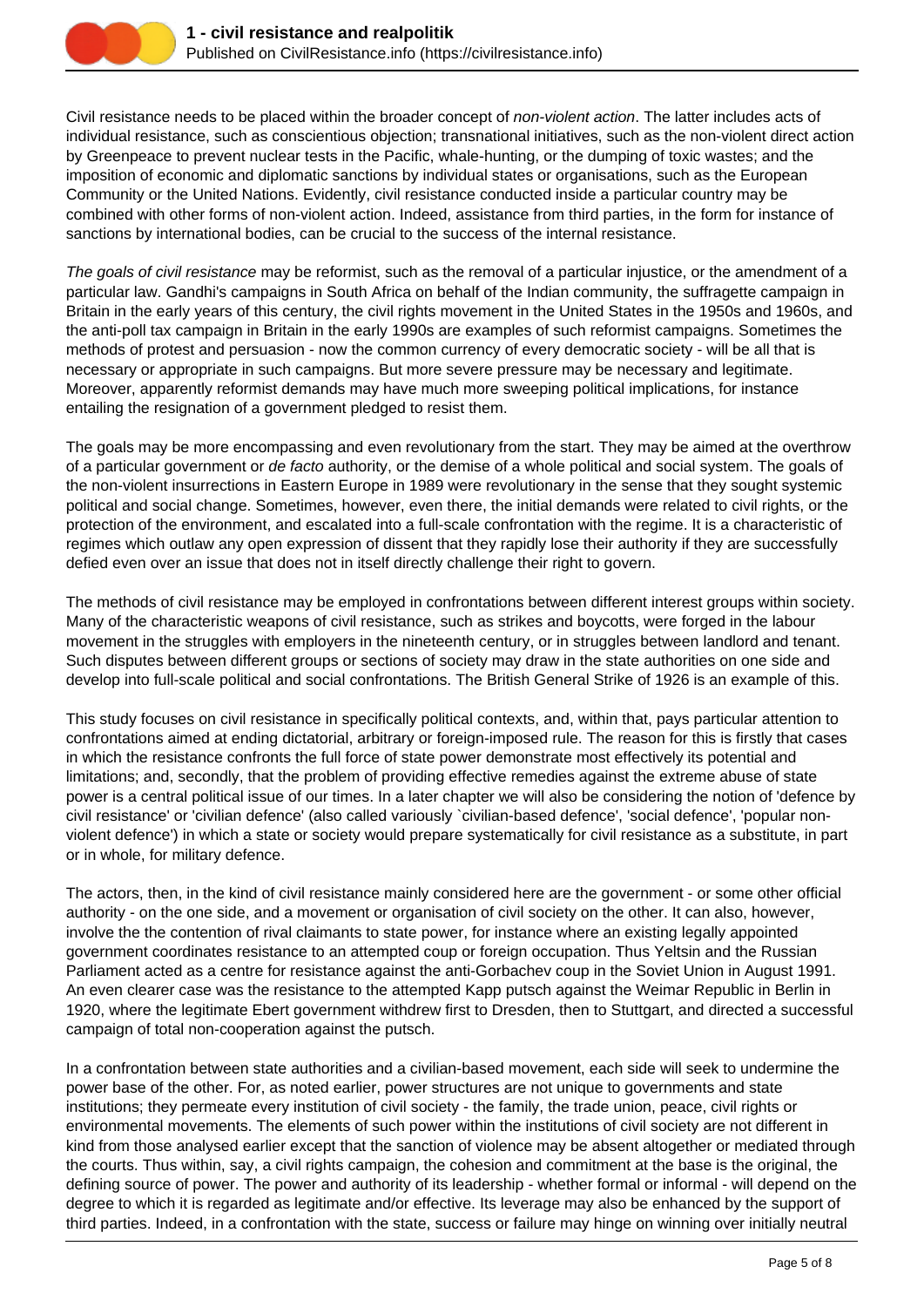

or uninvolved parties - political groups, churches, sections of the media, and perhaps international bodies and foreign governments.

The organisational structure of civilian organisations may, of course, be kept deliberately informal and as nonhierarchical as possible to ensure that all important decisions are made by the membership as a whole rather than a leadership élite or the bureaucracy. Yet some delegation of decision-making is probably inevitable once the group gets beyond a certain size, and this may be particularly important in a situation of conflict where quick decisions have often to be made. Moreover, an *informal* leadership tends to emerge in every organisation comprising people with greater experience, knowledge or commitment than the majority of members.

As the earlier discussion indicated, psychological and moral factors are crucial elements in the kind of political warfare which civil resistance represents. `Moral factors' here have the double sense of factors affecting morale, and factors having to do with moral and ethical issues. An important part of the explanation for the dramatic collapse of communist power in Eastern Europe is that communist parties and governments lost their morale and self-confidence. But this in turn was due in large measure to the dissipation of that sense of having an historic mission which fired the leaders of the October Revolution in Russia, and some at least of the communist leaders and governments in Eastern Europe after World War II. Similarly the European colonial powers in the inter-war and postwar years lost faith in their `civilising mission' - instructed largely , it must be added, by the civil or armed resistance of their imperial subjects.

This is not to suggest that the protagonists with justice on their side necessarily carry the day. Nevertheless, in the political and ideological battle aimed at winning support from third parties, and strengthening and extending one's own power base, the central argument is almost inevitably cast in moral terms. The side that wins that argument stands greatly to strengthen its hand.

The moral question also permeates the debate over means. For those engaging in civil resistance, as much as for the government side, the question of means is a crucial moral-cum-strategic issue. It relates not only to the question of whether or not to use violence against persons or property, but to the issue of which non-violent sanctions it would be legitimate and politic to employ in any given situation. Thus, in a parliamentary democracy, while non-violent obstruction and civil disobedience may sometimes be justified, these are not methods to be embarked upon lightly. If they are used in circumstances where they cannot be justified, and especially where they are widely regarded within the society as unacceptable, they are unlikely to be effective. Moreover, the disapproval of the public will strengthen the government's hand in using force to repress its opponents.

The dynamic inter-relationship between power, coercion and authority is demonstrated by events in Thailand in the spring of 1992, events which also provide an interesting example of civil resistance in action. A summary of what occurred may help to clarify some of the rather abstract distinctions set forth in this chapter.

During April and May of 1992 a pro-democracy movement gained strength in Thailand. This followed a coup d'état in February of the previous year by an army general, Suchinda Kaprayoon, who declared himself Prime Minister. A coalition government formed after elections in March 1992 continued to accept his premiership. The larger background to the movement was decades of domination of political life in Thailand by the military, which continued even during the period of civilian rule that preceded the coup. The protesters demanded not only the resignation of Suchinda, but changes in the constitution to ensure that future prime ministers could only be chosen from among elected MPs, and to curtail the powers of the military-dominated Senate.

The demonstrations were met with repression and massacre. On two successive nights, Monday, 18 May and Tuesday, 19 May, as some of the protesters began looting and rioting, the Army opened fire indiscriminately. At least one hundred people were killed (some reports suggest a much higher figure) and several hundred injured. Over 3000 were arrested. The massacres and the brutal handling by the Army of those arrested were shown on Thai television, but far from cowing the population this appeared to strengthen the determination to see Suchinda removed.

After two nights of massacre and mass arrests, the declaration of a state of emergency, the imposition of a dusk-todawn curfew, and the banning of gatherings of more than ten people, it seemed reasonable to assume that the demonstrations would come to an end, at least for the time being. Instead the protesters once again took to the streets in their tens of thousands on the Wednesday evening, barricading themselves into the university area.

At this point Thailand's king, Bhumibol Adulyadej, intervened. Calling for national reconciliation, he prevailed upon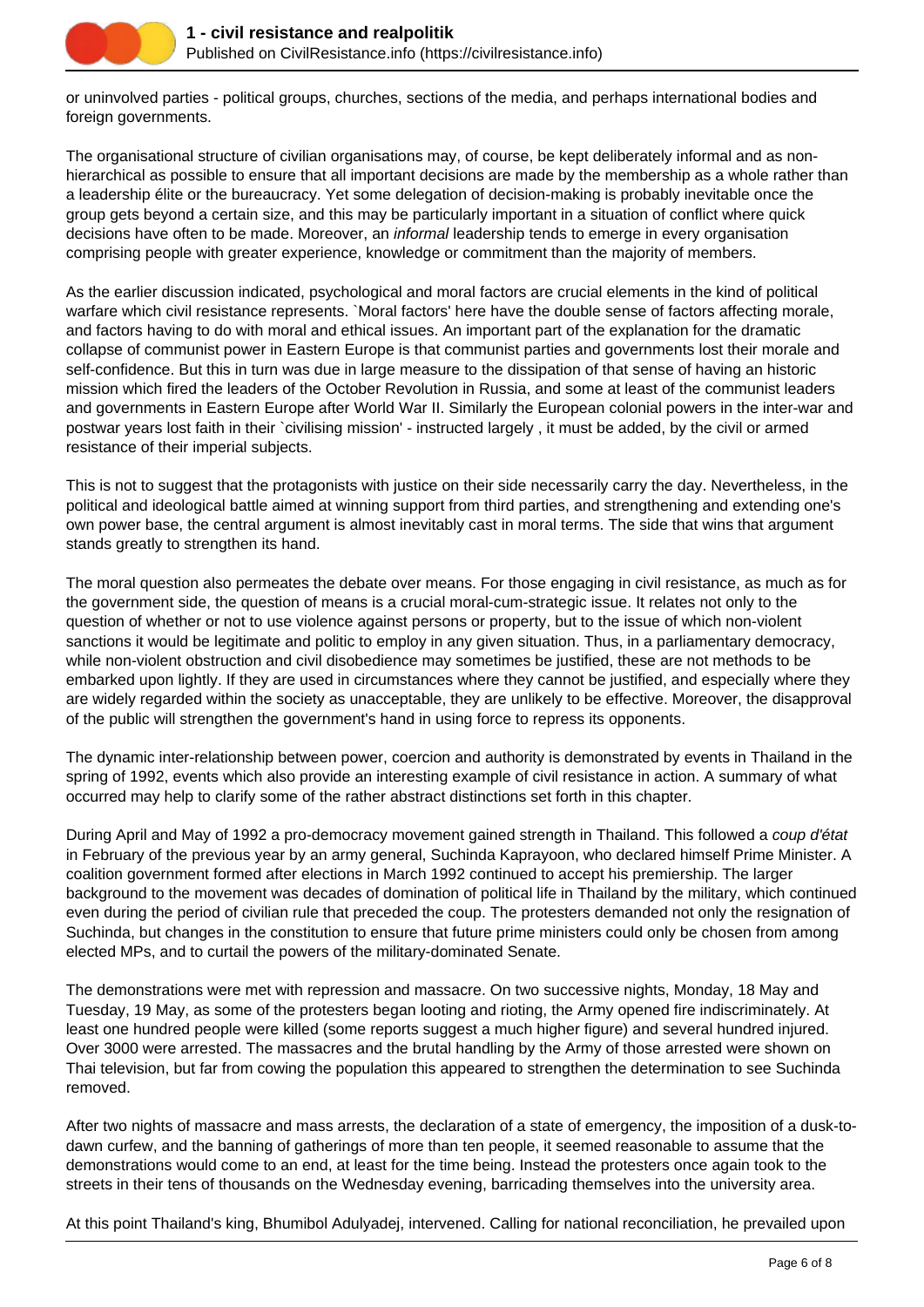

Suchinda to release the opposition leader, Chamlong Srimuang, from prison, and summoned both men to his presence. Thai television showed them shuffling on their knees before the King, and that evening Suchinda ordered the release of more than 3,000 people arrested during the demonstrations and agreed to support the changes in the constitution demanded by the protesters. Chamlong for his part appealed to demonstrators to call off their protests. These, however, continued, and on Sunday, 24 May, Suchinda resigned. Next day the Thai Parliament agreed to amend the constitution to restrict eligibility to the premiership to elected MPs, and to curtail the Senate's powers. Subsequently a civilian prime minister, Anand Panyarachun, was appointed by Parliament pending a general election.<sup>6</sup> The election duly took place on 13 September.

The power of the opposition was demonstrated by its ability to bring tens of thousands of people onto the streets, including many in Thailand's rising middle class. It was met with the naked violence of the military-dominated government which might well have destroyed it, at least in the short term. But two days of massacres, beatings and mass arrests failed to deter the opposition. The brutality of the repression, and the courage and persistence of the demonstrators, began to undermine the *authority* of the military-backed government. Some cabinet ministers made statements distancing themselves from the repression, and there were rumours too of troops stationed in other parts of the country starting to move towards the capital to back the demonstrators' demands. Finally the King exerted his own extraordinary authority in the context of Thai society to bring the immediate crisis to a halt.

The popular power which ended, temporarily at least, the military-dominated rule did not arise purely spontaneously. It was preceded, as one leading opposition activist and theoretician, Sulak Sivaraska, has recalled, by years of organisation and the study of methods of non-violent action.

We cooperated with other Buddhists, with Christians, with Muslims, internationally, to learn how to resist non-violently. I joined non-violence trainings in Mexico and Philadelphia, and other trainers came to Thailand. This sort of thing was going on for 15 years. So when the demonstrations came this time, it was this hard core that has been trained for so long that took charge, very modestly, behind the scenes, and used fasting, prayer and so on. That's why it was very, very effective; for so long they held the people to peaceful behaviour. That's why the government and the military became very upset, they wanted to break it and they didn't know how to break it. They used their own gangsters disguised as demonstrators, throwing bricks, throwing bottles, and that's how the violence started.<sup>'z</sup>

Whether or not the looting and rioting that accompanied the demonstrators was the work of government agents provocateurs, as Sulak contends, it was marginal to the political outcome - though of course it did provide the pretext for the massacres and mass arrests. What counted politically was that upward of 100,000 people took to the streets, brought the capital and other major cities to a standstill, and refused to be cowed or intimidated until they had won their immediate demands.

Of course, things might easily have turned out differently, and for a time it seemed almost inevitable that they would. The parallels with Tiananmen Square almost four years earlier are obvious. Nor should the grim lessons of previous struggles to establish a stable democracy in Thailand be overlooked. In 1973 a student-led revolt brought down the two-man military rule which had been in power for ten years. Three years later, however, amid further student demonstrations, one of the deposed leaders was brought back and a terrible revenge wrought on the protesters. Whether or not something similar happens again will depend in part on how far the opposition in Thailand retains its capacity to mobilise mass opposition, and in part on the evident determination of the international community to apply severe sanctions in the event of another attempted military takeover.<sup>8</sup>

Hannah Arendt predicted that in a head-on clash between violence and power, the outcome would hardly be in doubt. `If Gandhi's enormously powerful and successful strategy of non-violent resistance had met with a different enemy - Stalin's Russia, Hitler's Germany, even pre-war Japan, instead of England - the outcome would not have been decolonisation, but massacre and submission.' But she goes on to add, perceptively: `To substitute violence for power can bring victory, but the price is very high; for it is not only paid by the vanquished, it is also paid by the victor in terms of his own power.<sup>9'</sup>

What the Thai example shows, as did the overthrow of the Shah of Iran in 1979, is that in favourable circumstances the authority of a government which resorts to naked violence may be eroded so rapidly that it loses the ability to command the instruments of state violence. When that occurs, people power can prevail over state violence, even in the short term. Under still more favourable circumstances, the army and police may refuse from the start to carry out orders to massacre civilians, as happened in the victory of people power in the Philippines in 1986. In the